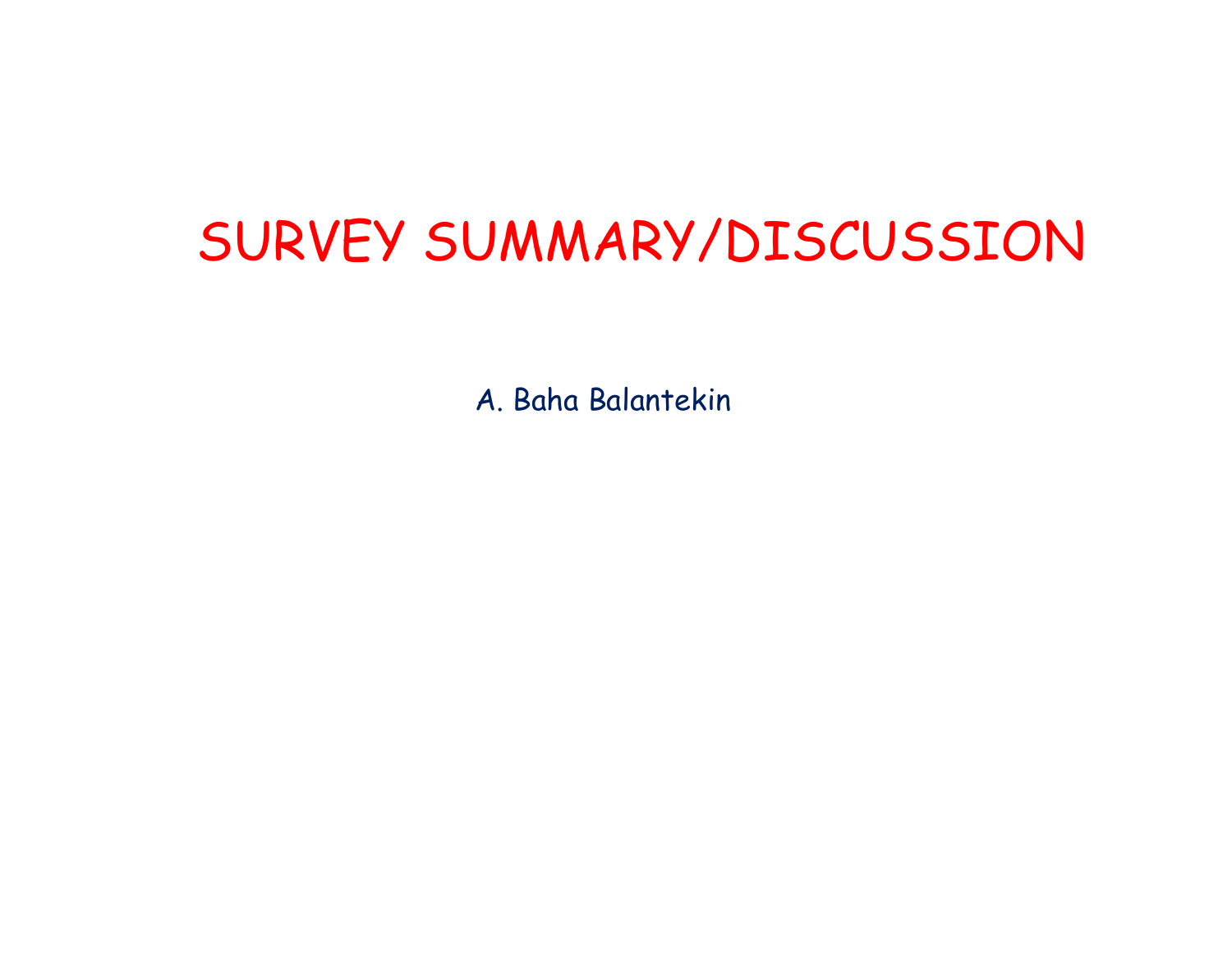## What new electron scattering measurements do you think are important for neutrino experiments, and why?

- Exclusive samples with protons in the final state for tuning final state interactions models especially at low energy regions where the data is scarce.
- Semi-inclusive (e,e') measurements and extractions of objects that can be ported over to the neutrino program (e.g. spectral function)
- New measurements of proton magnetic form factor with improved systematics are needed for robust extractions of the axial form factor from the neutrino scattering data. Additional data on deuteron target will also help.
- High-precision unfolded with radiative corrections parity-violating electronscattering data for weak form factor is necessary for better predictions of the coherent cross sections.
- Exclusive measurements. because we have none.
- Angular correlations of two-hadron final states.
- Inclusive and (e,e'p) measurements on argon. Electron induced pion production on nucleus (with pion detected in coincidence with the electron).
- Exclusive or semi-inclusive hadron states measurements. Nuclear models are developed to describe inclusive cross-section (lepton final states). We have very little ideas how to model hadron final states, and I think electron scattering data will be useful for that.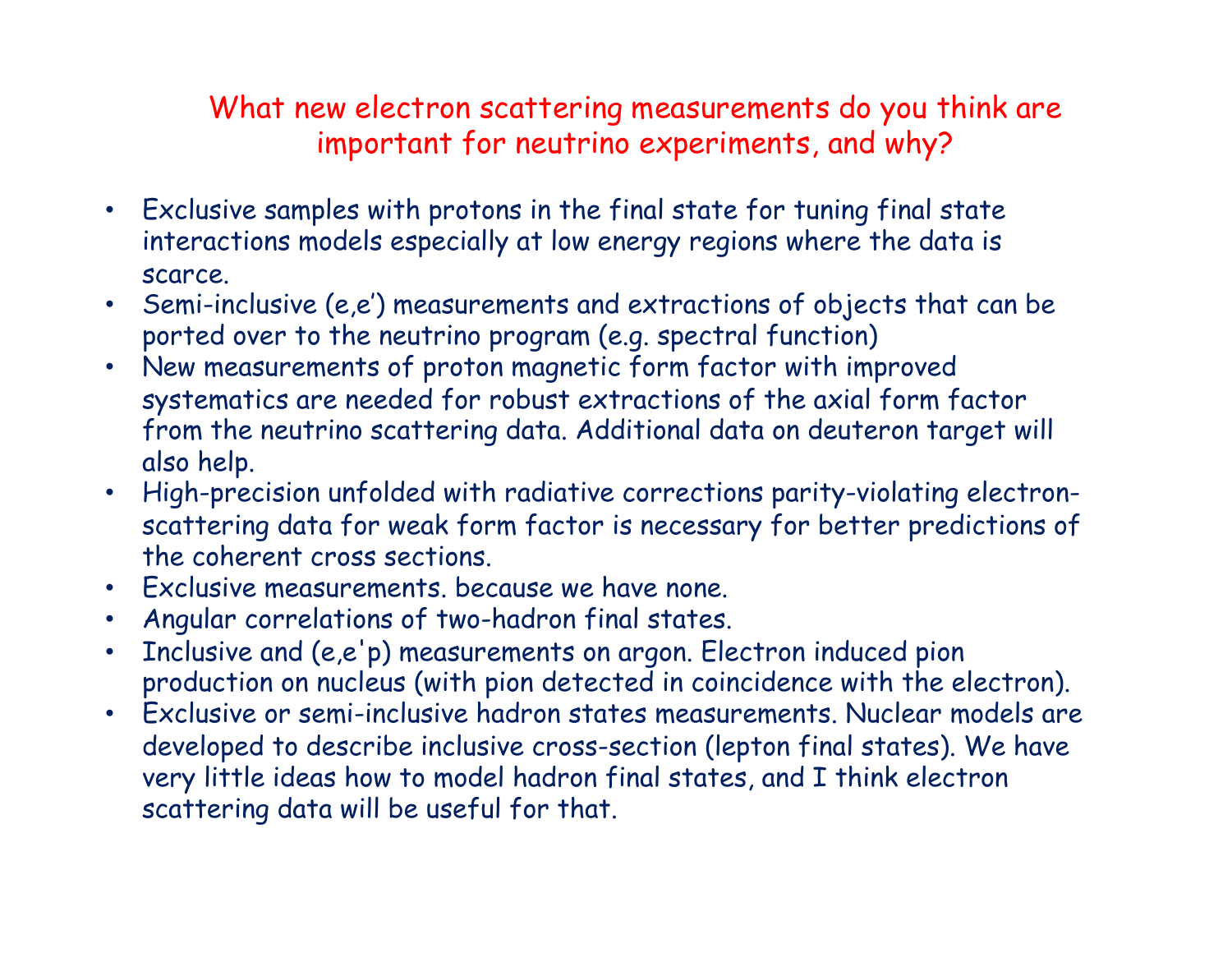## What new theoretical developments are needed to benefit from the new electron scattering programs?

- Tuning the final state interactions models for neutrino generators.
- Radiative corrections, coulomb corrections, factorization theorems.
- Connection from electron scattering to neutrino scattering at percent level of accuracy for 300 MeV-GeV energy range is absent.
- More highly precise quantum Monte Carlo inputs for generators, especially utilizing tools amenable to higher A nuclei.
- Shell model calculations.
- Semi-exclusive approaches (some hadrons detected in coincidence with the electron) for the different reaction channels: from QE to the shallow region.
- Transport theory for (e,A) reactions.
- Relationship between vector and axial components of resonances SIS and DIS structure functions and final state interaction of hadrons with the nucleus.
- Oscillation analyses use event generators. To be useful we need these generators to have e scattering modes that share as many modules as possible with the  $v$ mode. Anything on final state interactions, etc. that is tuned by electrons should impact neutrinos otherwise its an academic exercise that will have limited impact.
- Prediction of kinematics and multiplicity of hadron final states from nuclear target.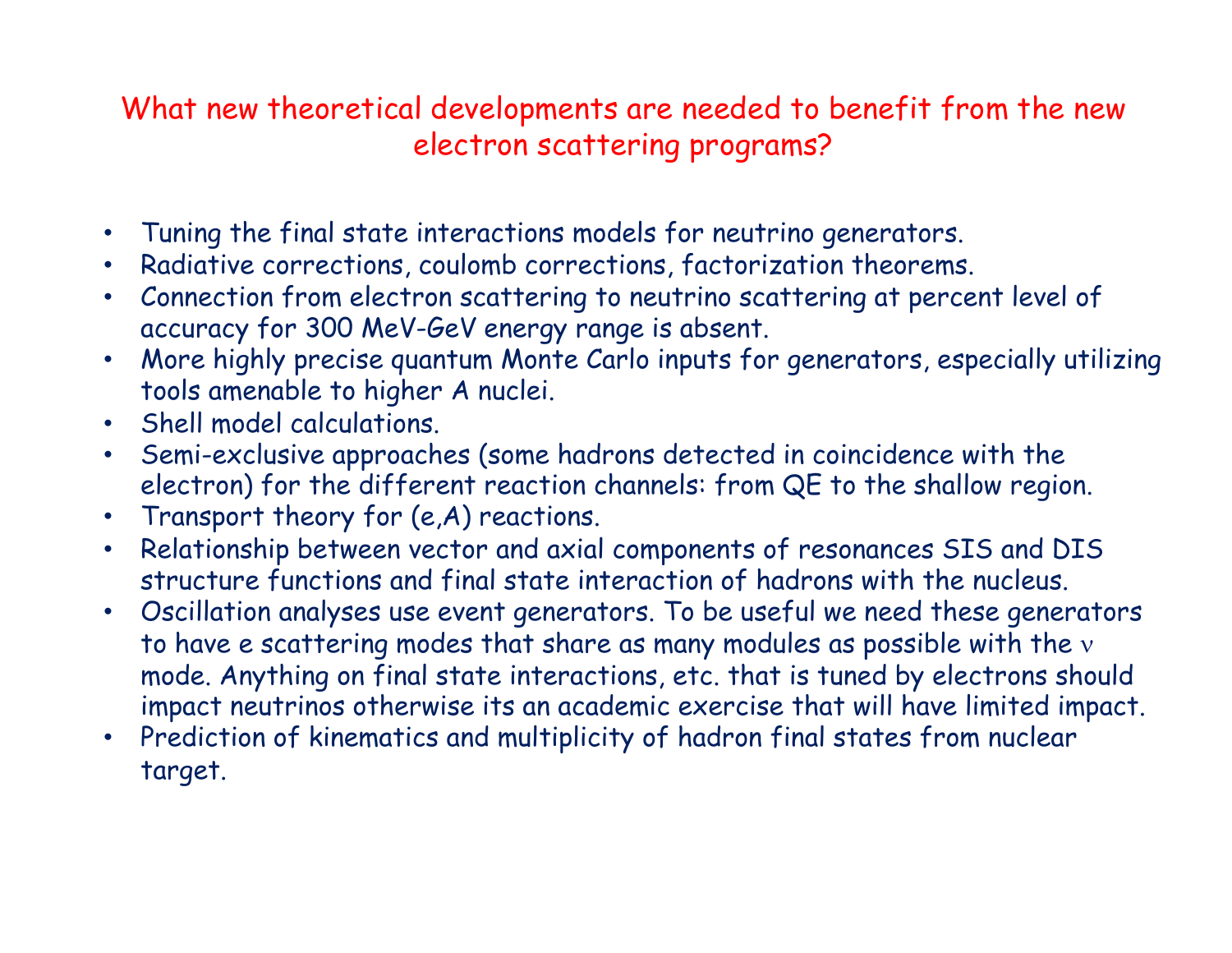Are there any older data or theoretical approaches which are worth revisiting?

- e-Ar at JLab
- Mainz data for Gm should be remeasured.
- CLAS inclusive data of 20 years.
- Pion electro-production and associated strangeness electro-production
- Longitudinal and transverse inclusive responses data.
- Hadronization experiments JLAB@5GeV (Will Brooks et al), HERMES hadronization
- There exists sufficient data and with the new Jlab data (JUPITER) coming out this month to peg down the vector inclusive cross sections. The comparison between longitudinal and transverse structure functions in the nucleus will come out in December from the JUPITER program. There is now a fit to all of the world's QE, resonance and inelastic cross sections on nucleons and nuclei.
- We're analyzing some CLAS6 data. There are additional data sets existing but I'm not sure re-analyzing them is simpler then doing new measurements.
- Nuclear PDFs at large x need to look at target mass in nuclei, x>1, etc.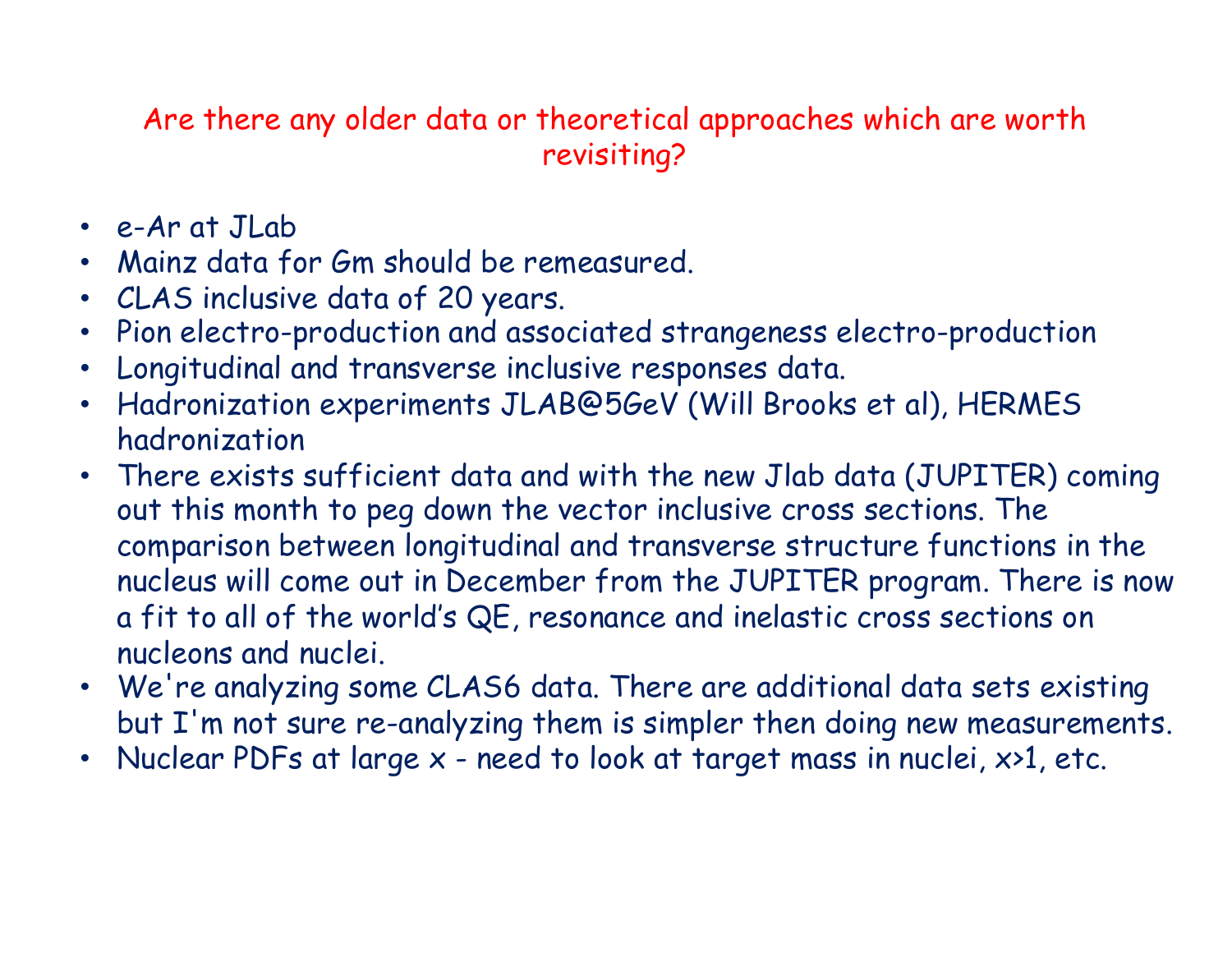We recognize there has been a significant barriers to programs which cross HEP/NP funding divides and wish to comment on it in our Snowmass report. If applicable, have you encountered these issues and do you wish to share any solutions and/or raise concerns for our report?

- YES. Did not solve it yet. I'm funded by Medium Energy NP at DOE. They literally "don't want to see the word 'neutrino' in the proposal". NSF won't help because we're a DOE group with good funding so the hope is that DOE-HEP will step up. This is a major issue that will eventually kill our effort if they won't agree to fund us in the coming cycle.
- I share the concern!
- An additional issue is that programs with international collaboration face funding problems, Fermilab must find ways to directly support international theory work.